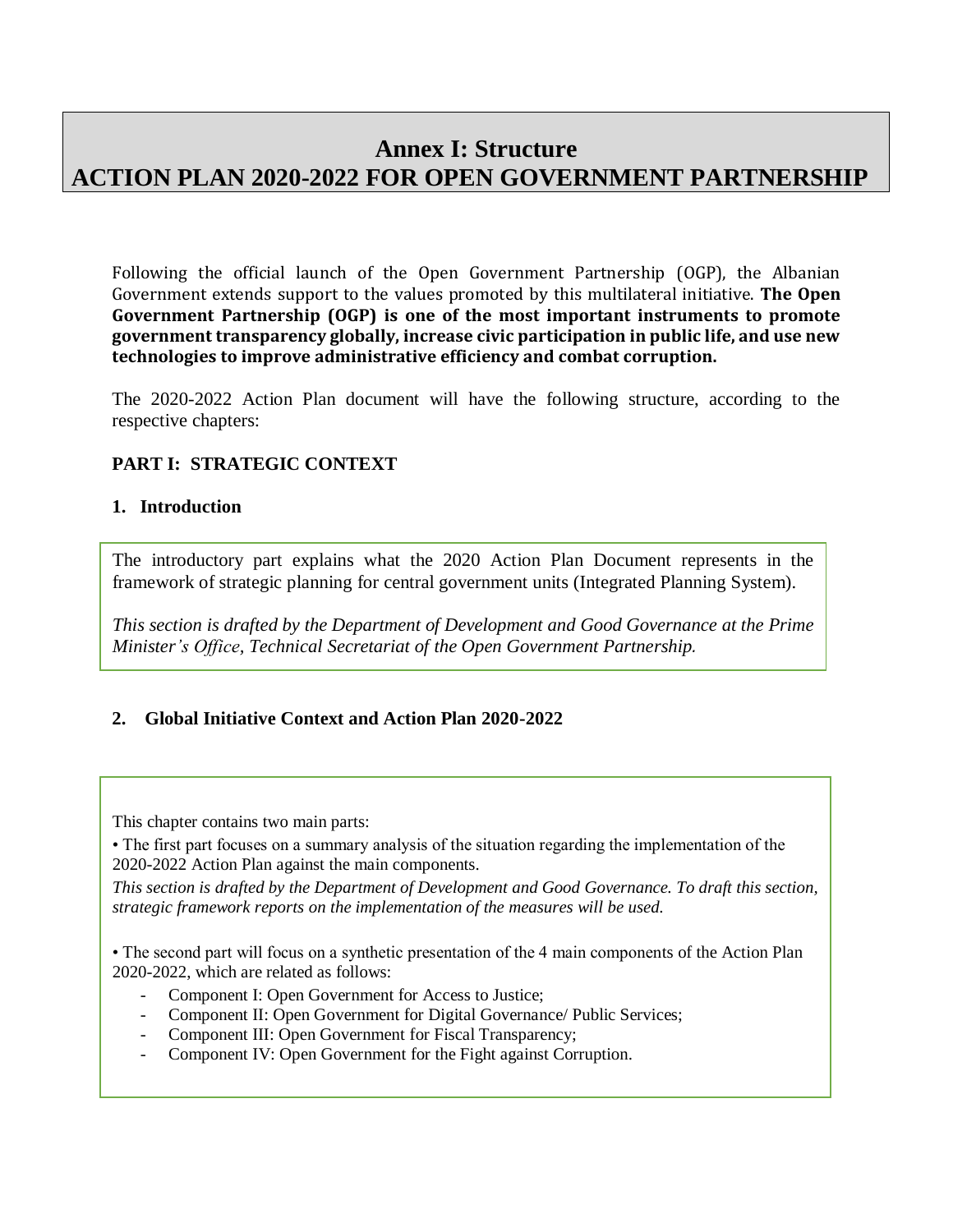#### **3. Policy Goals / Components of the Action Plan 3.1 Political goals**

**• Policy Objectives/ key components of the Action Plan:** 

- **Component I: Open Government for Access to Justice -** *Ministry of Justice*
- **Component II: Open Government for Digital Governance/ Public Services -** *National Agency for the Information Society and Service Agency*
- **Component III: Open Government for Fiscal Transparency -** *Ministry of Finance and Economy*
- **Component IV: Open Government for the Fight against Corruption -** *Ministry of Justice*

## **3.2 Indicators**

- **Goals are concisely described for the medium term.** Each component of the Plan should contain specific results which are clearly measurable, tangible and achievable within a defined time frame, and that are fully influenced by government activities.
- Extracting the List of Indicators (if the case arises): *This section is designed with 4 Lead Focal Points (one for each of the 4 components).*

## **PART II: SPECIFIC OBJECTIVES**

#### **4.1 Specific Objectives**

#### **Situation Analysis and Challenges**

- The Action Plan document sets out the specific objectives for each component.  *This section is designed with 4 Lead Focal Points (one for each of the 4 components).*
- 4.1.1 Key Outcome Indicators wording, description, target value;
- 4.1.2 Key Outcome Indicators wording, description, target value;